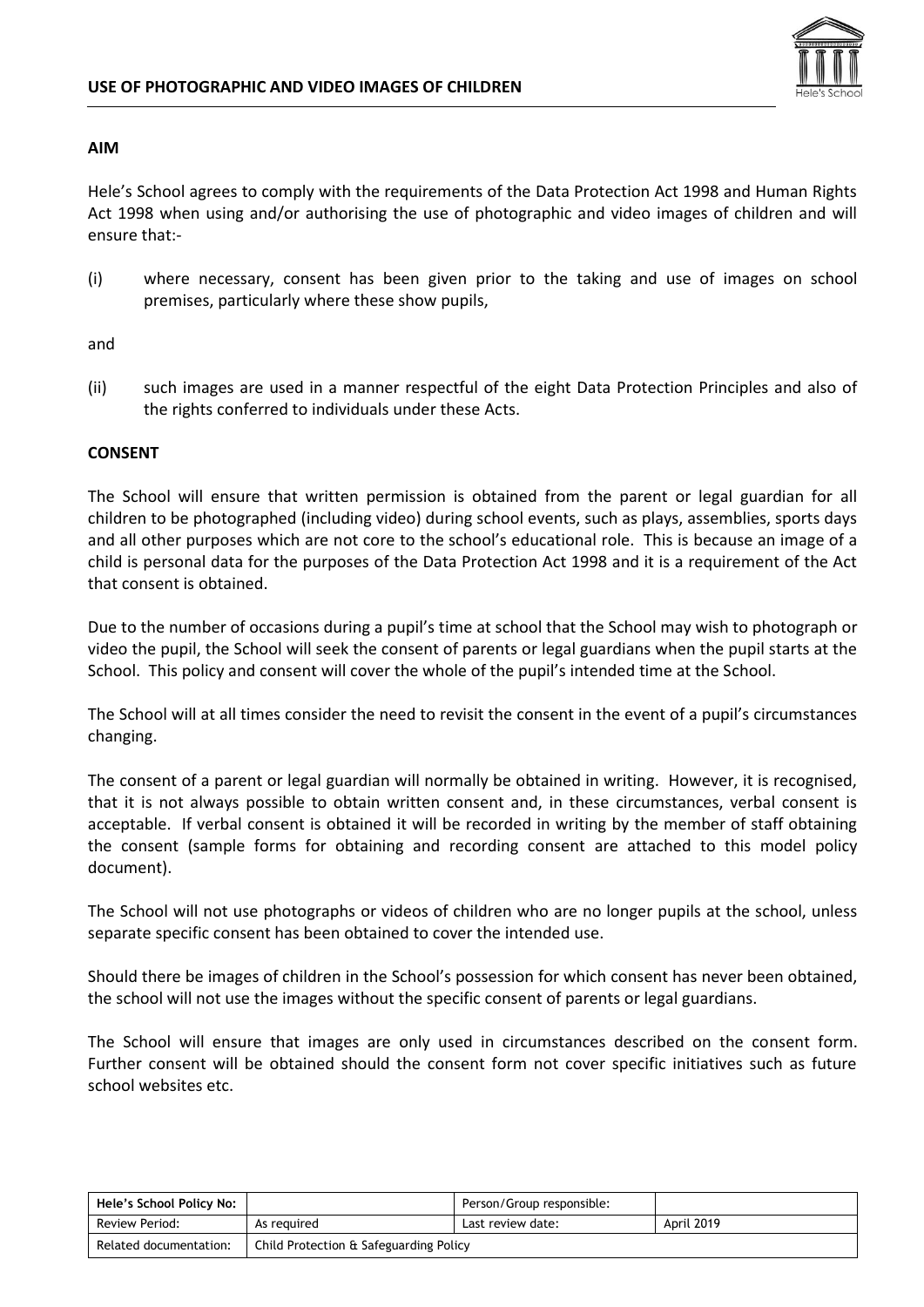

| Hele's School Policy No: |                                        | Person/Group responsible: |            |
|--------------------------|----------------------------------------|---------------------------|------------|
| Review Period:           | As reguired                            | Last review date:         | April 2019 |
| Related documentation:   | Child Protection & Safeguarding Policy |                           |            |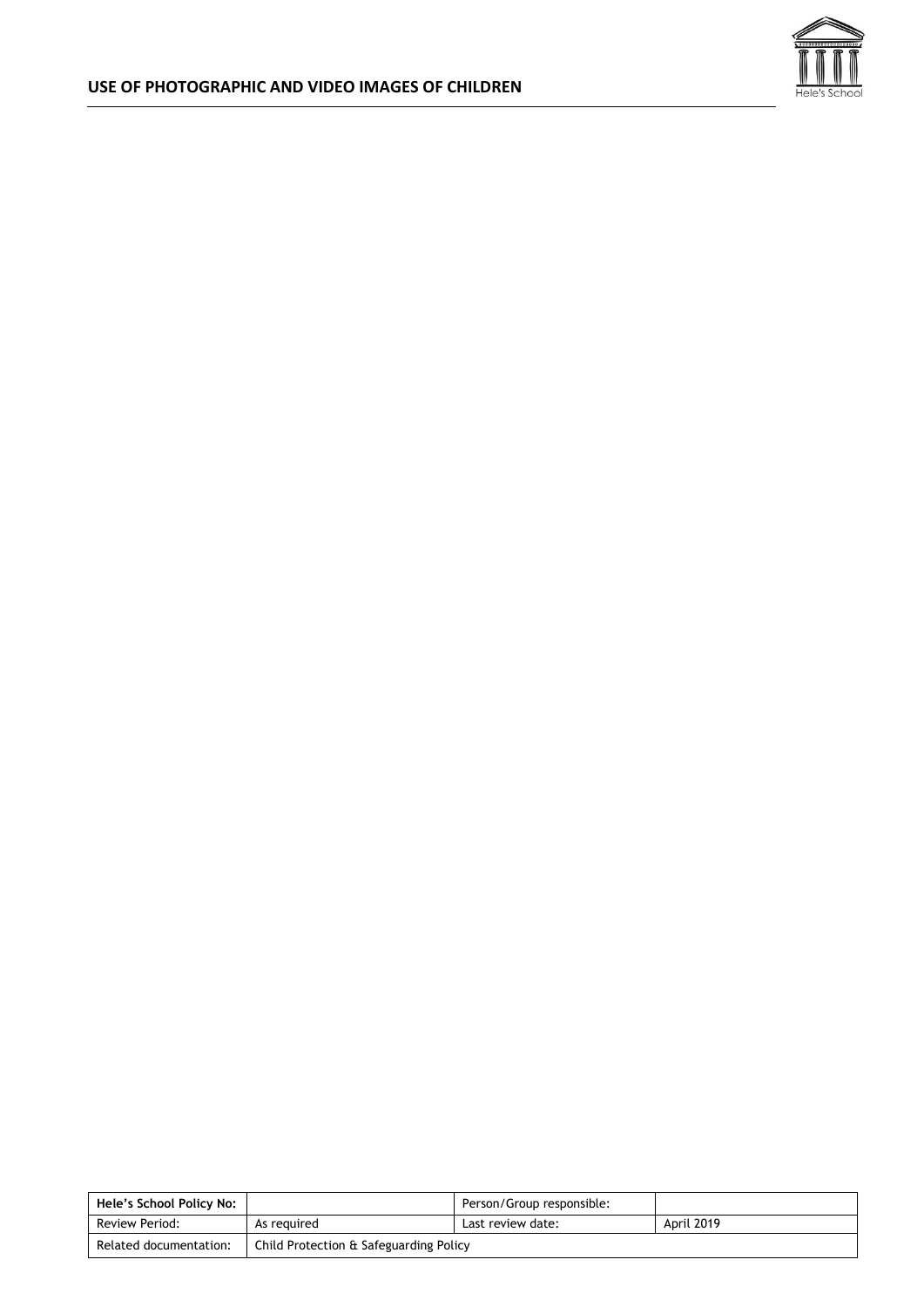

### **CONSIDERATIONS WHEN TAKING IMAGES OF CHILDREN**

When considering the use of images of children, the School will ensure that:-

- (i) Where the subject allows for such discretion, close up pictures of individual children will be avoided and instead general shots of classroom or group activities taken.
- (ii) Where possible only images of pupils in suitable dress (e.g. school uniform) will be taken. In a sports context, team tracksuits are considered good practice.
- (iii) When a photograph or video image of a child is used, the child's name will not normally accompany the photograph/image in a caption or any accompanying text. (Please also see section entitled "Use of Images of Children by the Press").
- (iv) When a child is named (for whatever, agreed reason), in any text which is published, in perhaps a school brochure or on the School's website, a photograph/image of the child will not appear with the text.
- (v) No details of home telephone numbers, e-mail or home addresses are given.
- (vi) Where pupils/parents wish their name to be associated with an image (e.g. if the subject matter is such that it reflects well on them or their school) the School will seek additional parental/legal guardian permission for the child to be named.

### **USING PHOTOGRAPHS AND IMAGES OF CHILDREN SUPPLIED BY A THIRD PARTY**

The School recognises that copyright exists in photographs/video images and this copyright generally rests with the photograph/video matter etc.

Before using any image supplied by a third party, the School will ensure that it checks that the third party owns the copyright and permission is given in writing by the individual(s) to use the photograph/image.

A third party who provides such photographs/images will be asked to confirm in writing that they have the express consent of the parent/legal guardian to use the said photograph/image.

# **USE OF IMAGES OF CHILDREN BY THE PRESS**

There may be occasions where the press take photographs at school of pupils. The press enjoy special rights under the Data Protection Act, which permit them to publish material for journalistic purposes.

Generally, parents and relatives take pride in "press cuttings" which picture and perhaps also name their children and for most, this outweighs any fears about this information being misused. This having been said, it has become apparent that some parents do object to the publication in the press of information about and images of their children. As a result the School will ensure that the consent of parents is sought prior to giving the press access to children. The standard consent form attached to this policy document covers this area.

The manner in which the press use images is controlled through relevant industry codes of practice as well as the law. In this way a check is put on the potential improper use of images of children by the

| Hele's School Policy No: |                                        | Person/Group responsible: |            |
|--------------------------|----------------------------------------|---------------------------|------------|
| <b>Review Period:</b>    | As reguired                            | Last review date:         | April 2019 |
| Related documentation:   | Child Protection & Safeguarding Policy |                           |            |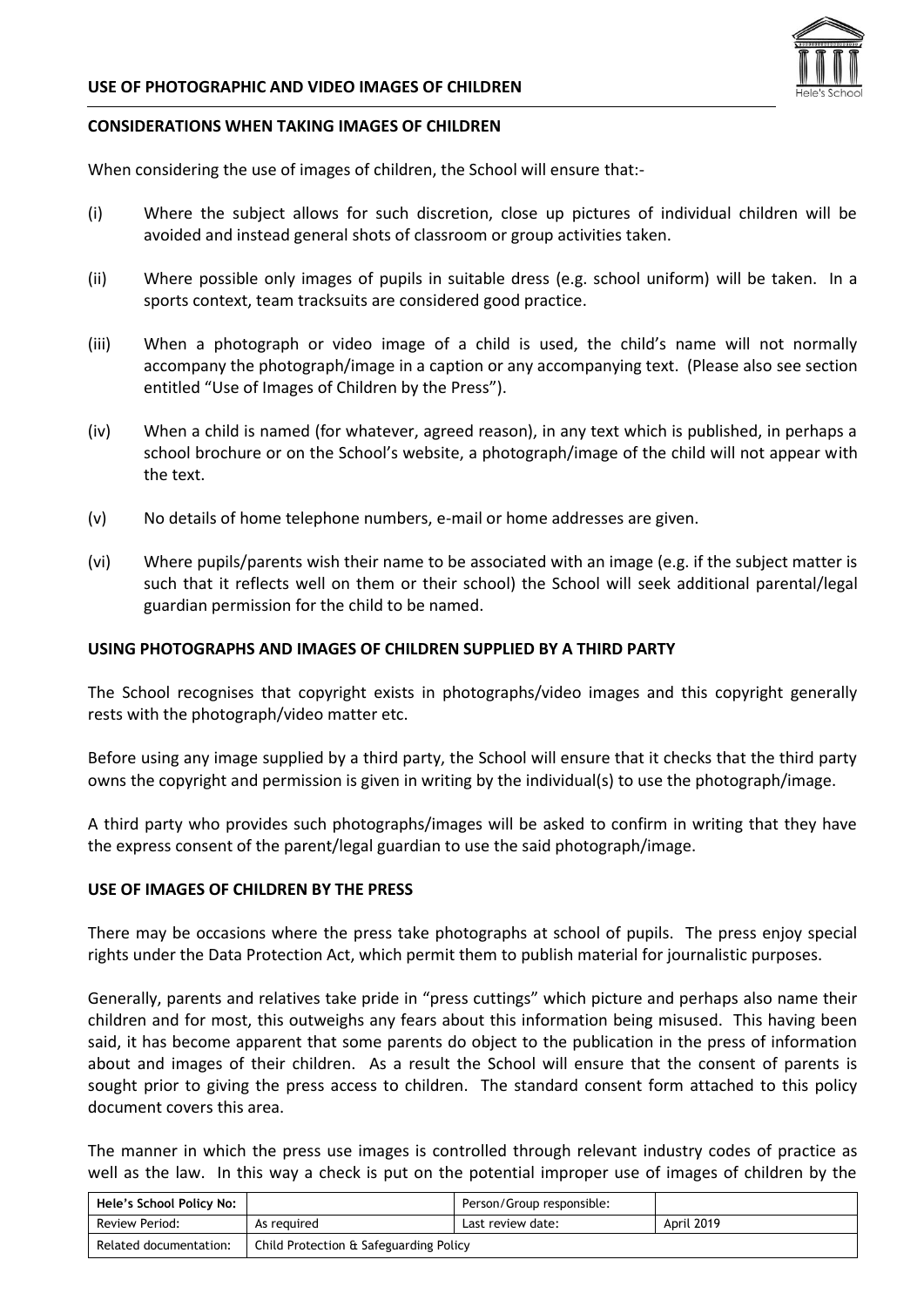

# **USE OF PHOTOGRAPHIC AND VIDEO IMAGES OF CHILDREN**

press. The school will ensure that it politely checks that broadcasters and press photographers who may be on the school premises are aware of the sensitivity involved in detailed captioning, one to one interviews, and close or sports photography.

The following are examples of the types of scenarios that can occur:

# **Team Photographs**

- (i) When everyone is prepared to allow team photographs and full names to be published. In this situation publication can occur.
- (ii) If a parent is not happy to have a child's name printed on a photograph then consideration will be given to publishing the photograph with no names. The Principal will make every effort to ensure, in conjunction with the newspaper editors, that this occurs.
- (iii) If parents of a child have indicated that the child is vulnerable and should not have a photograph printed then a team photograph will not be appropriate.

# **Photo Opportunities**

- (i) When the school invites a newspaper to celebrate an event, the Principal will make every effort IN ADVANCE to ensure that the newspaper's requirements can be met.
- (ii) It is not acceptable to invite a newspaper to take photographs and then refuse to provide any names. Newspapers will not print anonymous photographs. The school will give thought to this beforehand – and parental permission/opinion will be the key guidance.
- (iii) This might mean offering only those children whose parents are happy for publication of photographs and names for inclusion in any photo opportunities.
- (iv) If this is not possible for instance because a specific group of children have achieved something, and parental permission re. the publication of full names is withheld for one or more of the group – the school will endeavour to negotiate a 'first names only' agreement with the newspaper.
- (v) Should this not be possible the school will be prepared to forego newspaper publicity.

# **PARENTAL RIGHT TO TAKE PHOTOGRAPHS ETC.**

Parents are not covered by the Data Protection Act 1998 if they are taking photographs or making a video recording for their own private use. The Act does not, therefore, stop parents from taking photographs or making video recordings at school events, such as nativity plays. However, the School reserves the right to refuse parents this opportunity for health and safety reasons, such as the use of excessive flashlight, bulky or noisy equipment.

Parents are not permitted, however, to take photographs or to make a video recording for anything other than their own personal use (e.g. with a view to selling videos of a school event). Recording and/or photographing other than for private use would require the consent of the other parents whose children may be captured on film. Without this consent the Data Protection Act 1998 would be breached.

| Hele's School Policy No: |                                        | Person/Group responsible: |            |
|--------------------------|----------------------------------------|---------------------------|------------|
| Review Period:           | As reguired                            | Last review date:         | April 2019 |
| Related documentation:   | Child Protection & Safeguarding Policy |                           |            |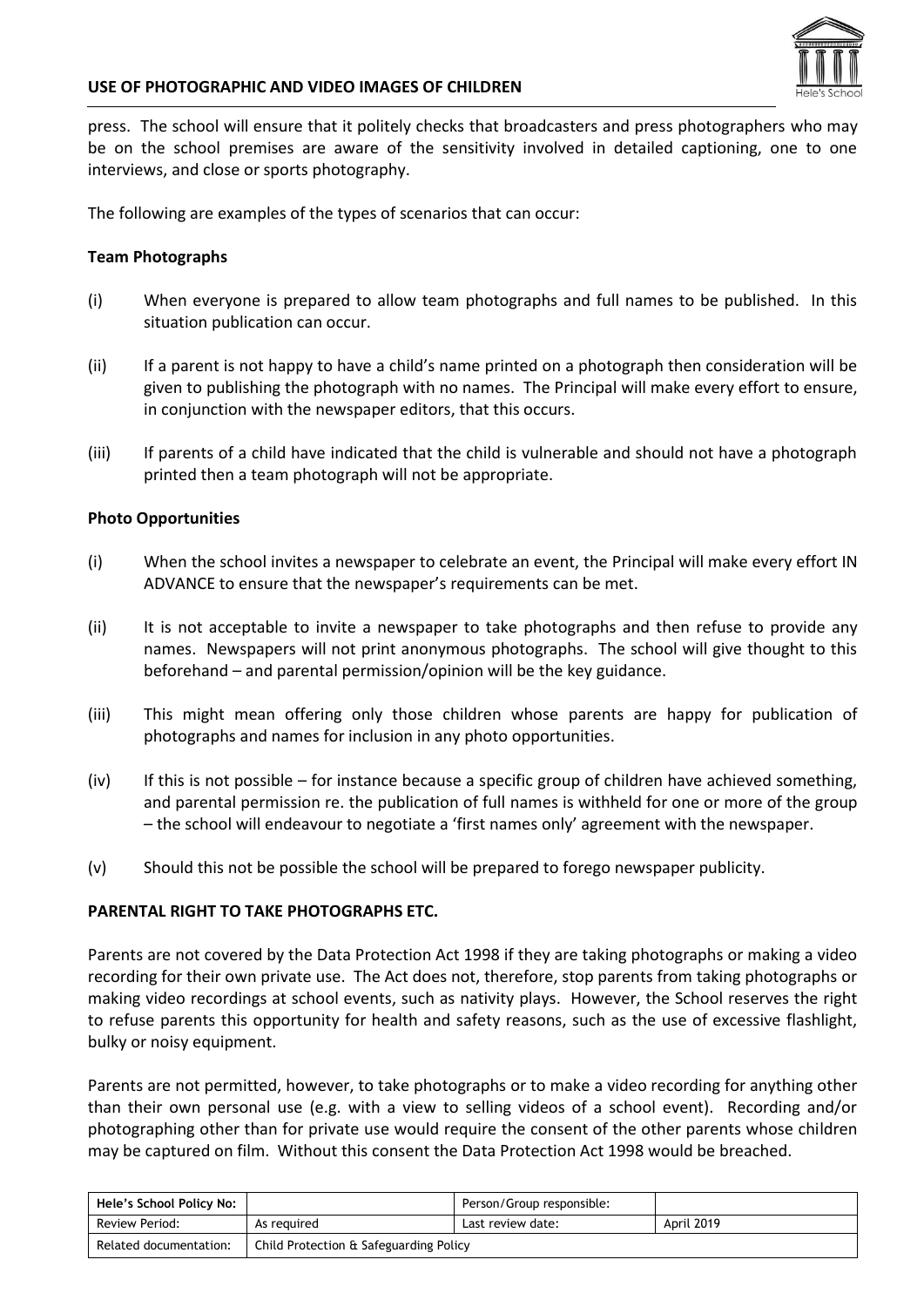

# **USE OF PHOTOGRAPHIC AND VIDEO IMAGES OF CHILDREN**

The School will make every effort to ensure that people with no connection to the School do not have any opportunity to film covertly. Staff have the authority to quiz anyone they do not recognise who is using a camera or video recorder at events and productions.

# **USE OF A PROFESSIONAL PHOTOGRAPHER**

The School will ensure that any professional photographer engaged to record a school event is prepared to work according to the terms of this policy document and the following guidelines:

- (i) In the context of Data Protection legislation, the photographer will be considered as a "Data Processor" and any agreement with them will be in accordance with the Data Protection Act 1998.
- (ii) Photographers will only be used if they guarantee to act appropriately to prevent unauthorised or unlawful processing and against accidental loss or destruction of, or damage to, the personal data including photographs.
- (iii) Photographers will be asked to sign up to an agreement with the school which will include:
- Compliance with the Data Protection Act 1998 (most professional photographers will be aware of these requirements).
- That material may only be used for the School's own purposes and that permission has not been given to use the photographs for any other purpose.
- That the photographer may not disclose the photographs to any other party unless specifically required to do so in order to fulfil the requirements under the contract or where written permission has been given by the school.
- The photographer must comply with the steps set out above.
- The photographer will be responsible for keeping his own records as evidence that he has carried out the above.

# **NOMINATING A NON-PROFESSIONAL TO BE THE AUTHORISED PHOTOGRAPHER**

Should the School nominate another individual, say a parent, staff member or governor, to be the photographer, it will be made clear that the images may not be used for anything other than the purpose indicated by the School. Where digital or similar photography is used, the School will require, wherever possible, the parent, staff member or governor to leave all images or image holding equipment at the school premises and to subsequently process and/or develop final images on the school site. Such action will protect the parent, staff member or governor from future allegations of impropriety.

# **CHARGING FOR PHOTOGRAPHS/VIDEOS**

Where a nominated photographer (professional or otherwise) is used, the proceeds from any sale of photographs or copies of videos will go to the school fund and images will be sold at cost price.

# **CLOSE CIRCUIT TELEVISION (CCTV)**

Increasingly schools are installing such equipment for the following uses:

As a method of controlling access.

| Hele's School Policy No: |                                        | Person/Group responsible: |            |
|--------------------------|----------------------------------------|---------------------------|------------|
| Review Period:           | As reguired                            | Last review date:         | April 2019 |
| Related documentation:   | Child Protection & Safeguarding Policy |                           |            |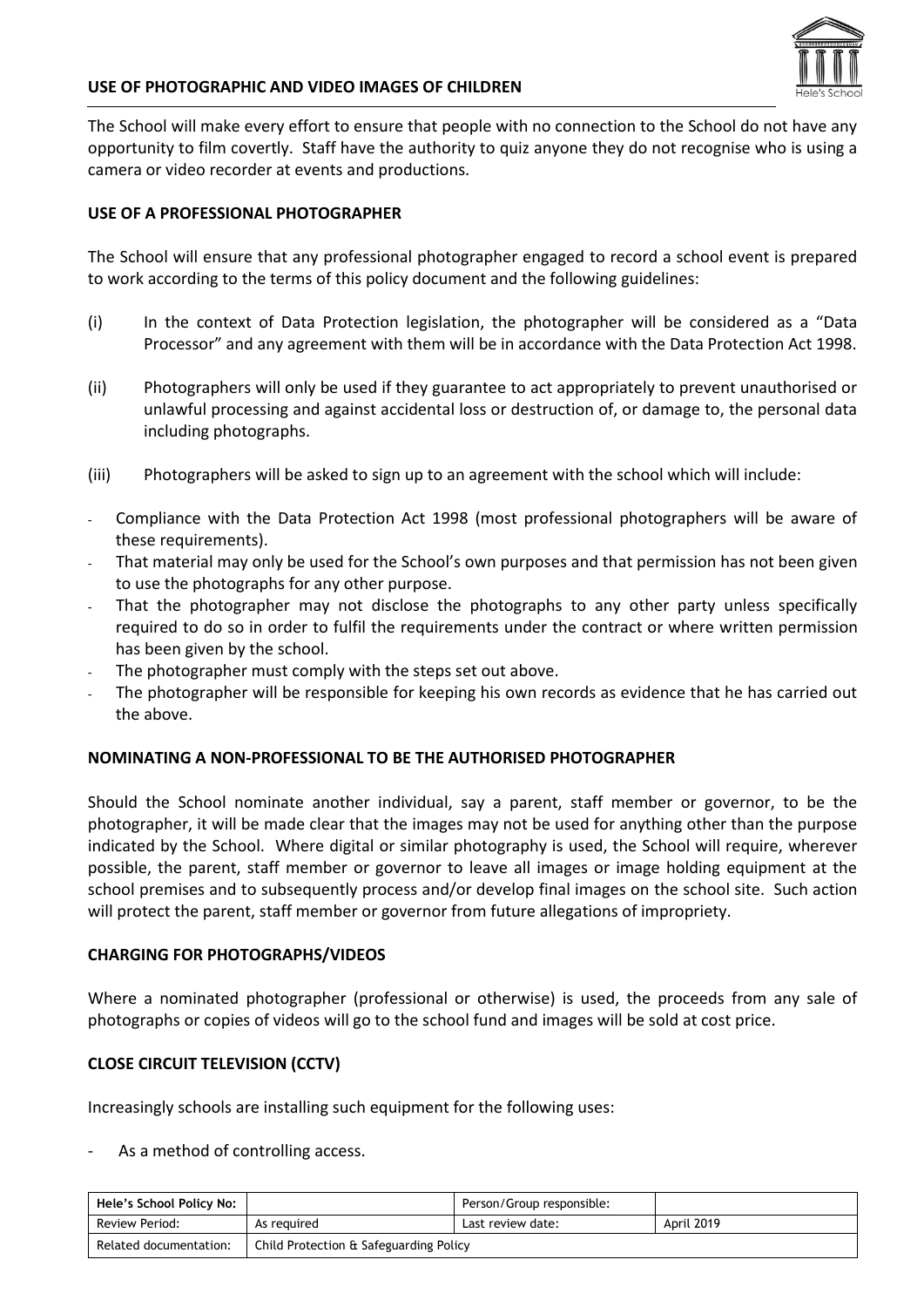# **USE OF PHOTOGRAPHIC AND VIDEO IMAGES OF CHILDREN**



- An aid to site management in monitoring incorrect parking, manoeuvring vehicles, delivery arrivals etc.
- Pupil behaviour issues/bullying. As a behavioural tool during breaks and lunch times it can be used to identify hot spots of inappropriate behaviour. It may also be used to monitor within the building, corridors and areas out of sight or not frequently trafficked by staff, for example in the vicinity of toilets.
- As an aid to members of staff with particular responsibility for behaviour management.
- To monitor personal safety for site supervisors, caretakers, cleaners etc.
- To monitor site safety and security.
- As an effective deterrent for crime.
- As a means of crime reduction and discouraging trespass.

Where CCTV is used within the school, and recorded in the manner described below, the school will ensure where possible that the following conditions are met:-

# **Types of Recorders**

- (i) **Video:** Images are recorded onto tape using usually, time lapse techniques. Banks of (usually) 31 days of tapes are retained so that a tape is allocated to each day. Images will only be retained for a designated period, this would not normally be any longer than 31 days. Tapes will be held in secure storage and the images erased and the tapes reused. Tapes require regular replacement and this will be undertaken approximately annually to ensure clarity of images. Images on tapes will be erased before disposal.
- (ii) Regular auditing of the stored images will be undertaken by the Site Manager.
- (iii) **Digital Images:** Increasingly such images are retained on computer hard drives. Such images will only be stored for designated periods and then erased from the hard drive.
- (iv) **Cameras:** Several types of camera may be used to record images and these include:
	- Fixed-Wide angle lens.
	- Dome cameras (rotary) with 360 degrees capacity.
	- Corner mounted cameras with 270 degrees capacity.
	- Manually operated pan tilt-zoom lenses. These have infinitely variable distance and angle capabilities and so can zoom onto individuals. The school will ensure that only authorised and designated staff have access to the equipment and that occasional and periodic monitoring of the images saved is undertaken by a senior member of management. Images will be destroyed after the designated period.
- (v) **Camera Sightings:** Every effort will be made to avoid inappropriate images and cameras will not be pointed directly at toilets/cubicals/urinals, changing rooms or other sensitive areas etc.
- (vi) **During School Hours and Out of School Hours:** Cameras may record inappropriate activities taking place on the school site, without the school's knowledge. If they are of a criminal nature, consideration will be given by the Principal to referring the information to the police.

Images taken out of school hours will be erased in accordance with the procedures identified above.

| Hele's School Policy No: |                                        | Person/Group responsible: |            |
|--------------------------|----------------------------------------|---------------------------|------------|
| Review Period:           | As reguired                            | Last review date:         | April 2019 |
| Related documentation:   | Child Protection & Safeguarding Policy |                           |            |